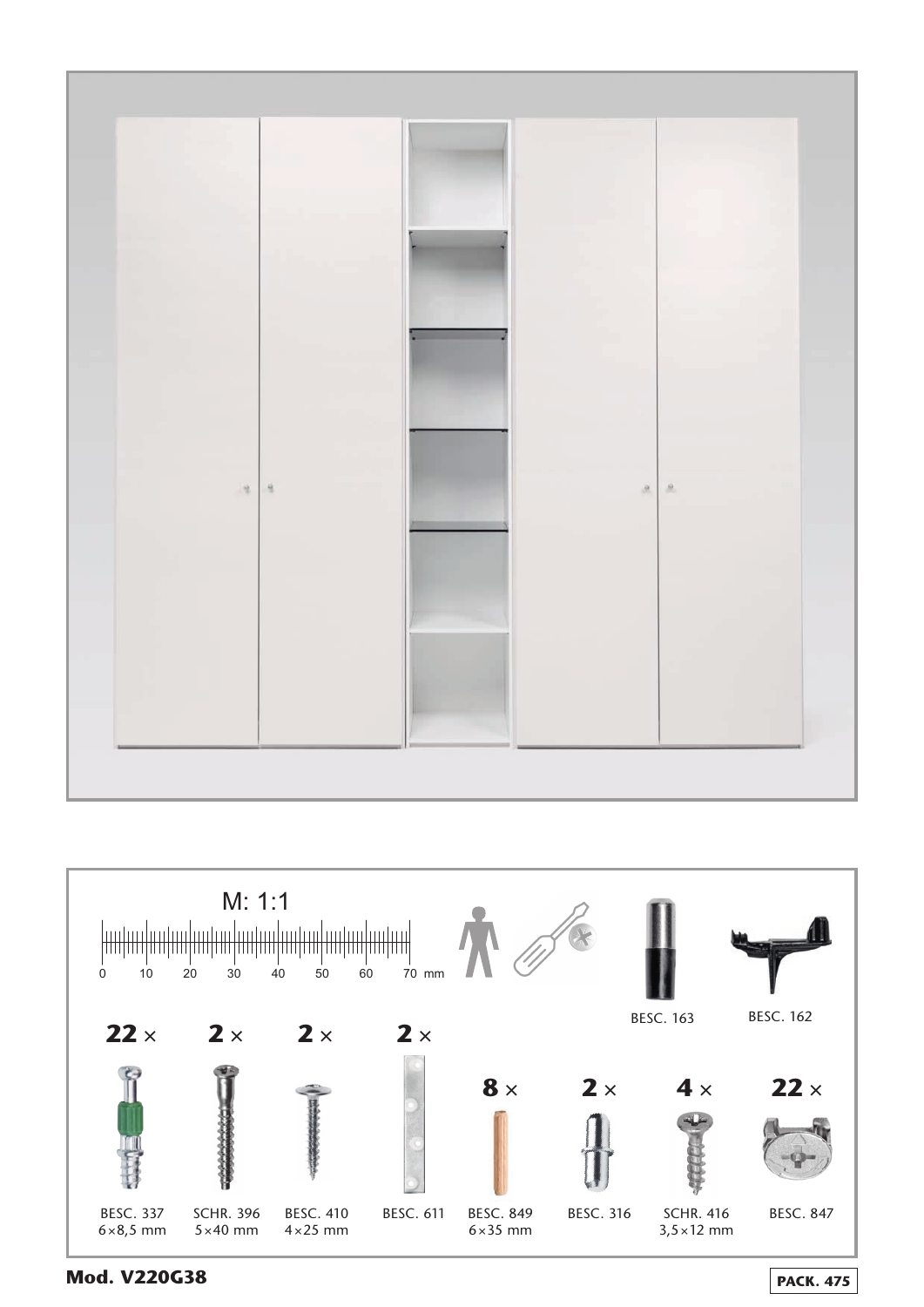

BESC. 849

BESC. 847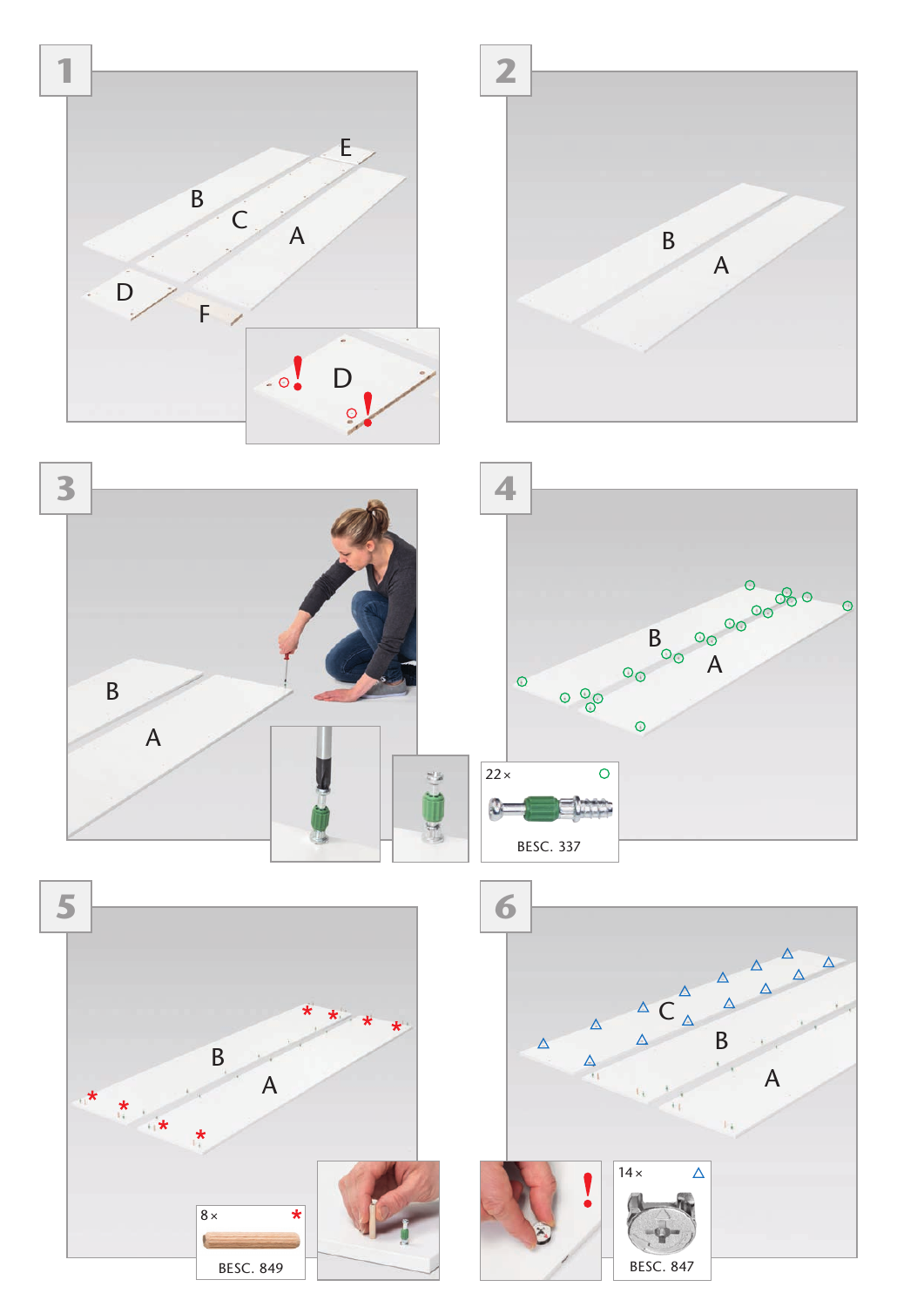









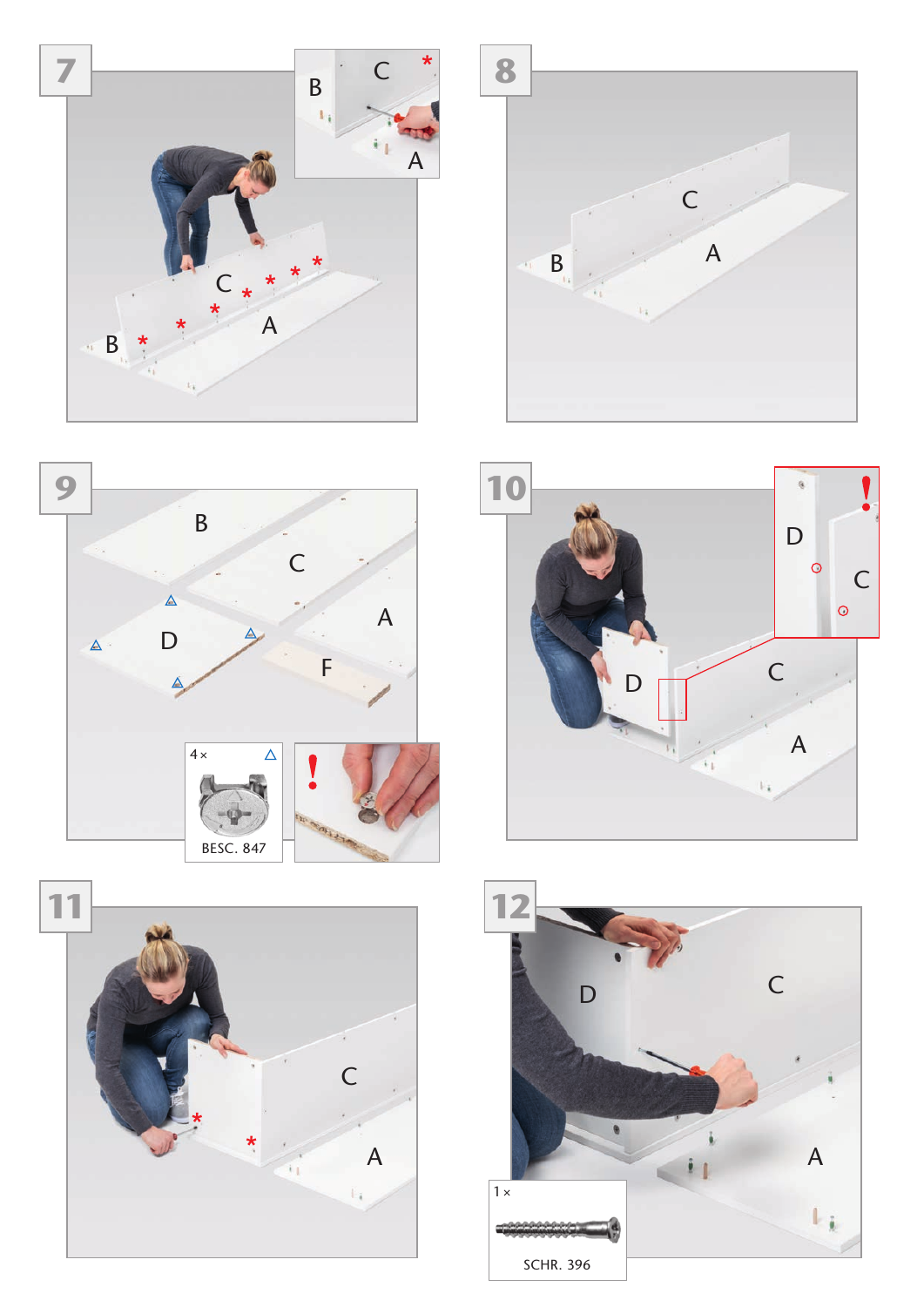









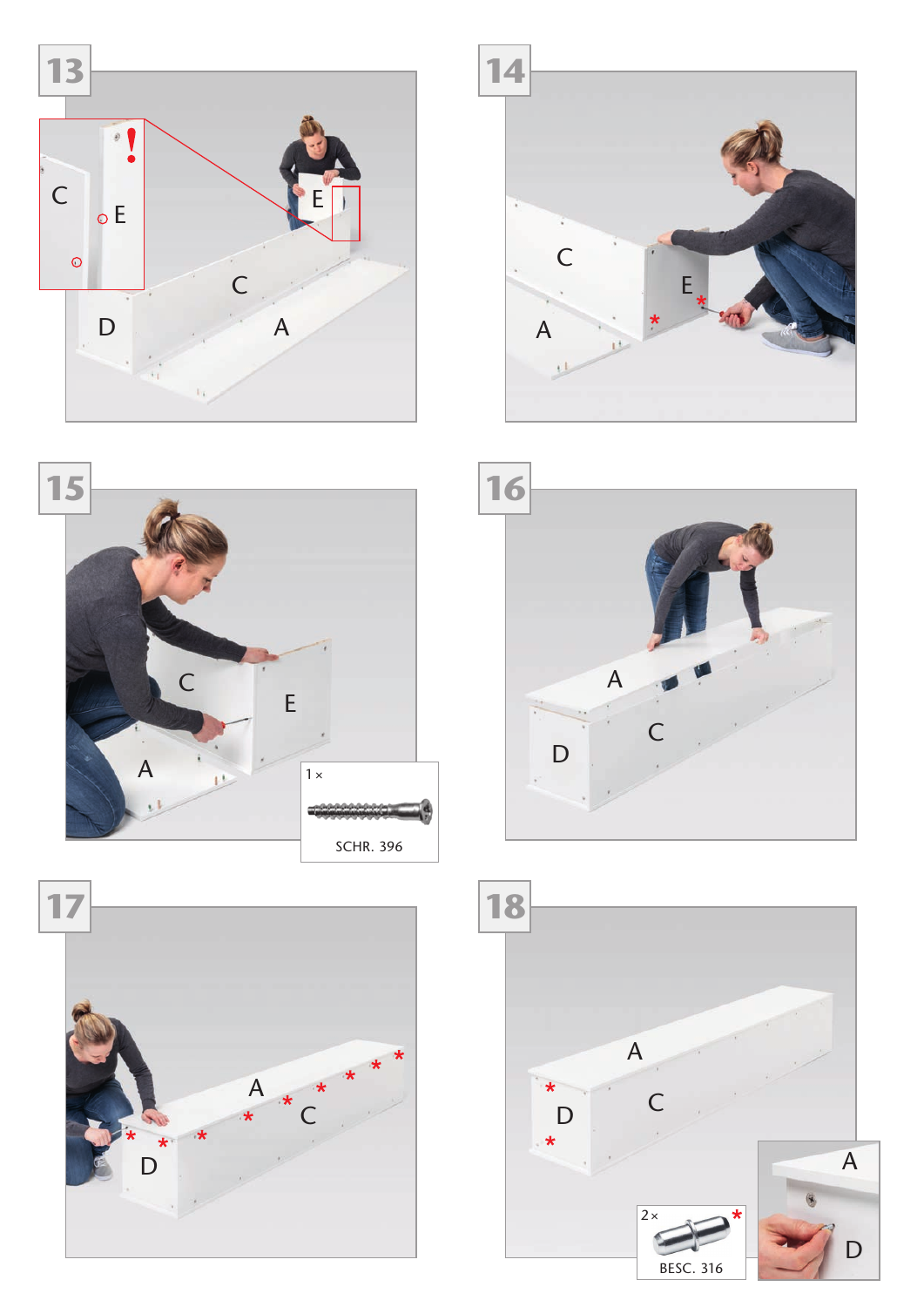



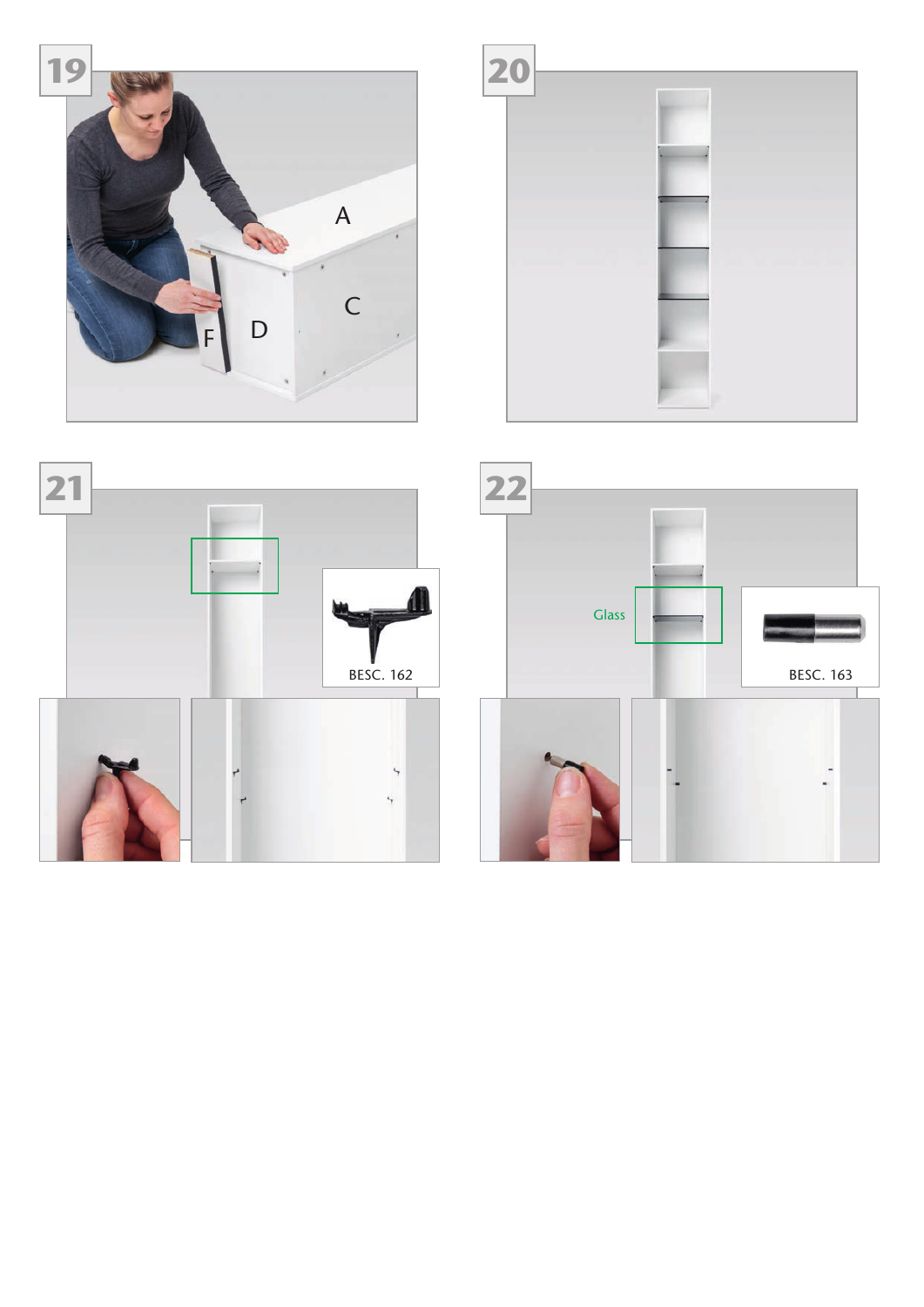









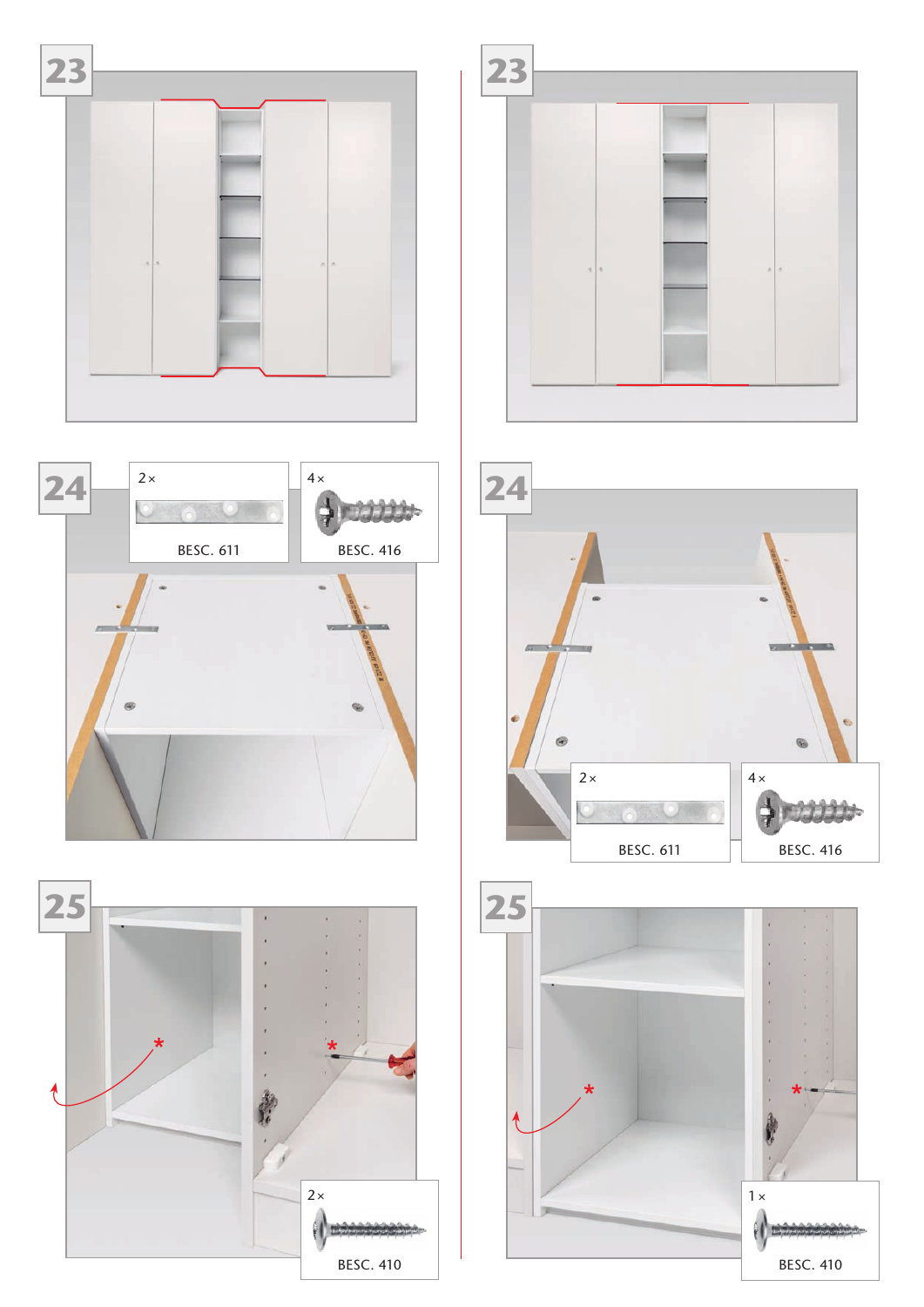









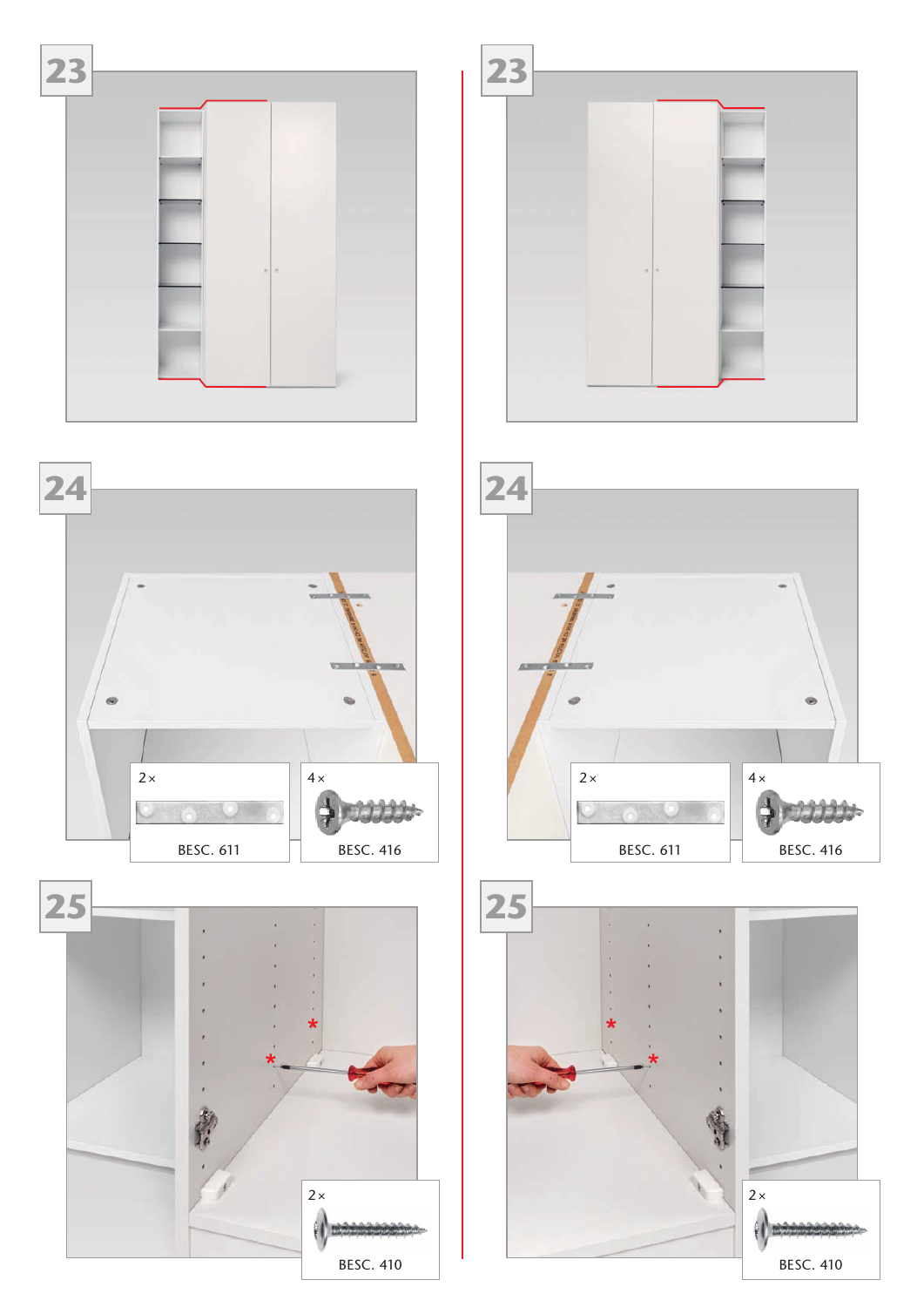